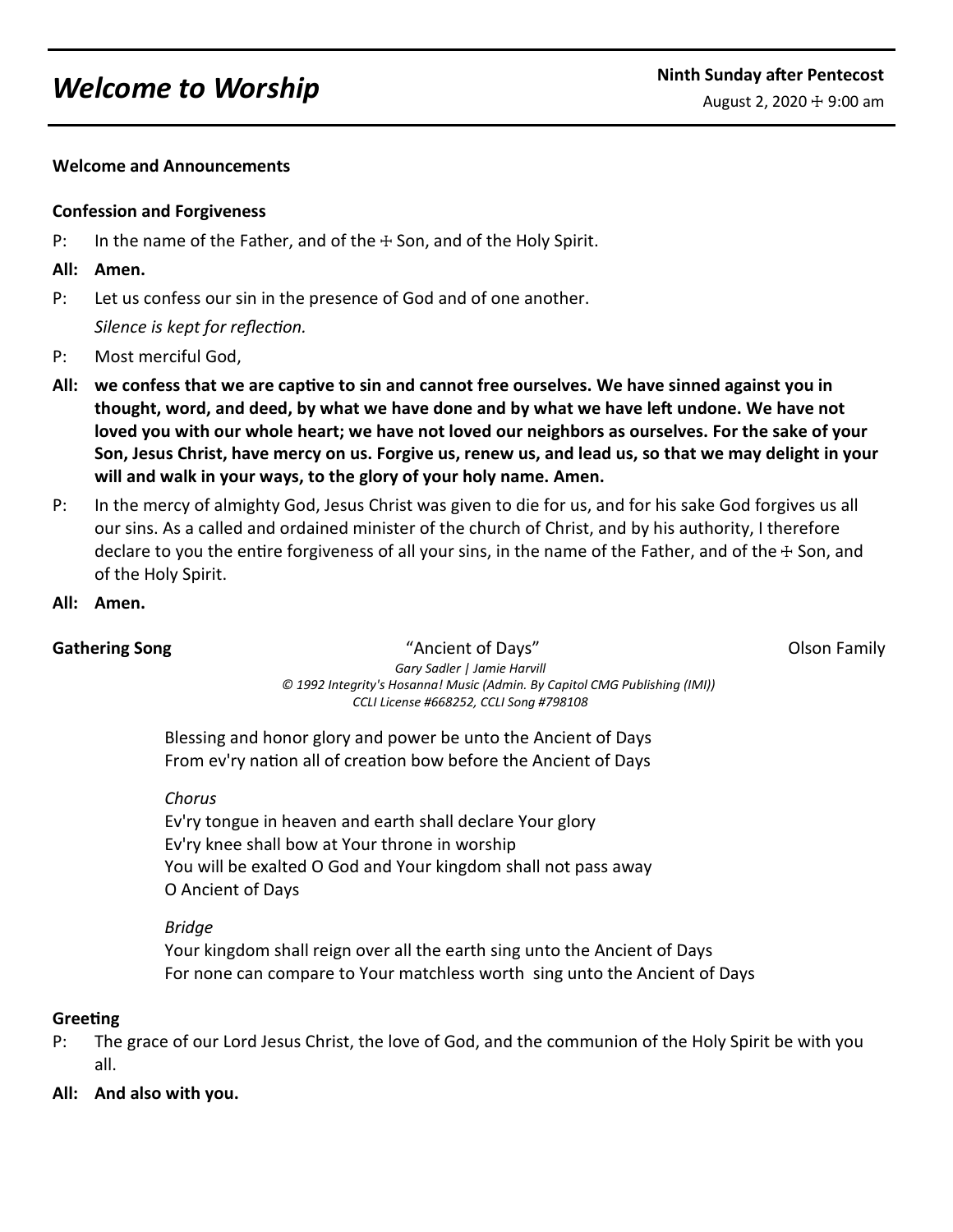## **Prayer of the Day**

*Let us pray.*

**Beloved and sovereign God, through the death and resurrection of your Son you bring us into your kingdom of justice and mercy. By your Spirit, give us your wisdom, that we may treasure the life that comes from Jesus Christ, our Savior and Lord. Amen.**

**Musical Offering The Contract Contract Contract Contract Contract Contract Contract Contract Contract Contract Contract Contract Contract Contract Contract Contract Contract Contract Contract Contract Contract Contract Co** 

# **Reading The Contract Contract Philippians 4:1-13** The Philippians 4:1-13 Jim Meier

<sup>1</sup>Therefore, my brothers and sisters, whom I love and long for, my joy and crown, stand firm in the Lord in this way, my beloved. <sup>2</sup>I urge Euodia and I urge Syntyche to be of the same mind in the Lord. <sup>3</sup>Yes, and I ask you also, my loyal companion, help these women, for they have struggled beside me in the work of the gospel, together with Clement and the rest of my co-workers, whose names are in the book of life. <sup>4</sup>Rejoice in the Lord always; again I will say, Rejoice. <sup>5</sup>Let your gentleness be known to everyone. The Lord is near. <sup>6</sup>Do not worry about anything, but in everything by prayer and supplication with thanksgiving let your requests be made known to God. <sup>7</sup>And the peace of God, which surpasses all understanding, will guard your hearts and your minds in Christ Jesus. <sup>8</sup>Finally, beloved, whatever is true, whatever is honorable, whatever is just, whatever is pure, whatever is pleasing, whatever is commendable, if there is any excellence and if there is anything worthy of praise, think about these things. <sup>9</sup>Keep on doing the things that you have learned and received and heard and seen in me, and the God of peace will be with you.  $10$ I rejoice in the Lord greatly that now at last you have revived your concern for me; indeed, you were concerned for me, but had no opportunity to show it.  $11$ Not that I am referring to being in need; for I have learned to be content with whatever I have.  $^{12}$ I know what it is to have little, and I know what it is to have plenty. In any and all circumstances I have learned the secret of being well-fed and of going hungry, of having plenty and of being in need.  $^{13}$ I can do all things through him who strengthens me.

**Message** "Fruit of Joy" Pastor Karna Moskalik

# **Offering**

 *Give by check, text (833-970-0714), online or mobile app — See DONATE on website: www.oslcstillwater.org*

**Offering Song** entitled that the "Praise and Thanksgiving" **Pastor Keith Lentz** Text: Albert F. Bayly, 1901-1984, alt. Text © Oxford University Press. All rights reserved. Reprinted under OneLicense.net #A-713517.

 $1$  Praise and thanksgiving, God, we would offer for all things living, you have made good: harvest of sown fields, fruits of the orchard, hay from the mown fields, blossom and wood.

 $2^{2}$  God, bless the labor we bring to serve you, that with our neighbor we may be fed. Sowing or tilling, we would work with you, harvesting, milling for daily bread.

 $3$  Father, providing food for your children, by Wisdom's guiding teach us to share one with another, so that, rejoicing with us, all others may know your care.

 $4$ Then will your blessing reach ev'ry people, freely confessing your gracious hand. Where you are reigning, no one will hunger; your love sustaining showers the land.